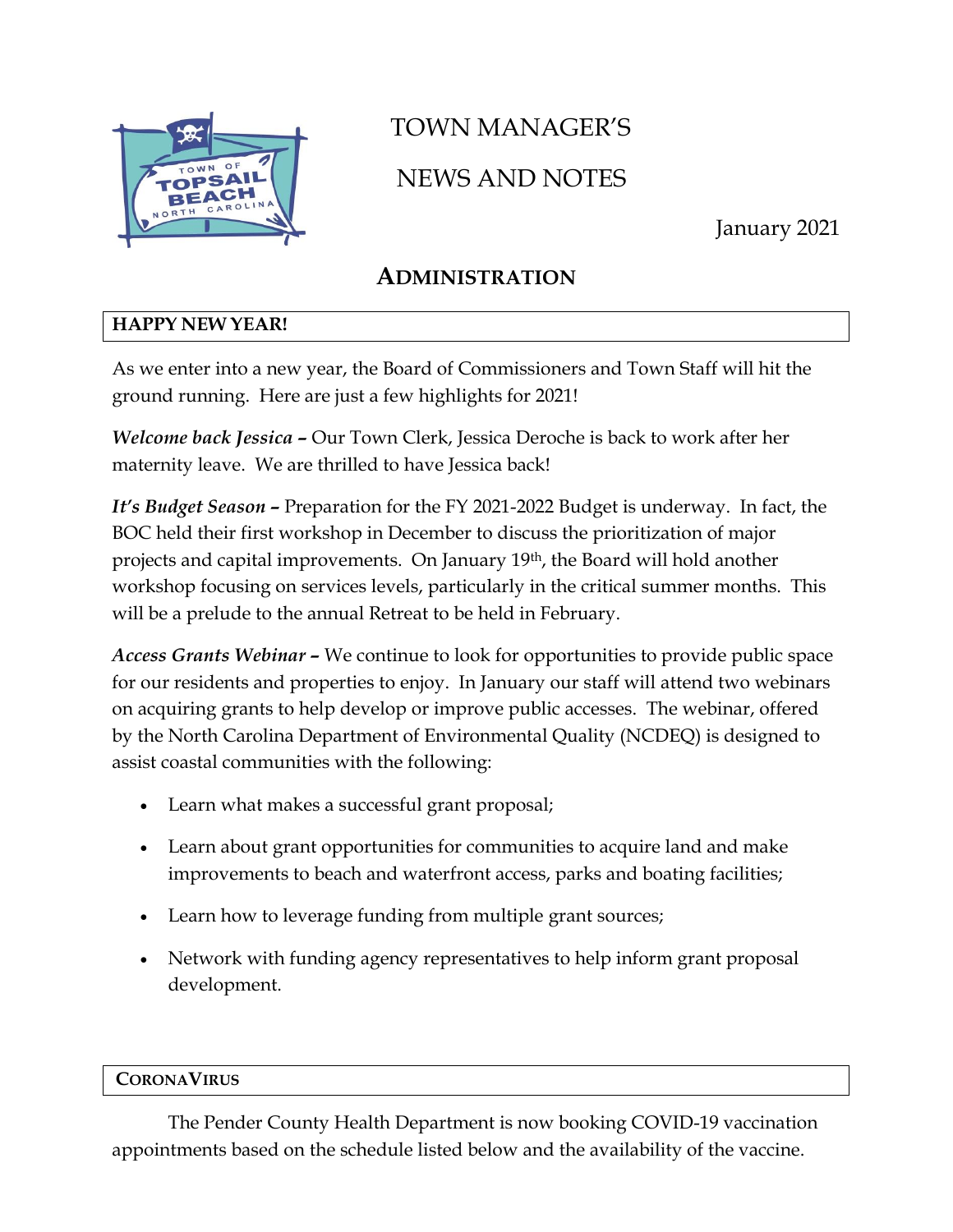Appointments can be made in Burgaw (Tuesdays) and Hampstead Annex (Thursdays). To schedule an appointment, please call the Health Department at (910) 259-1230. Due to high call volumes, you may have to call multiple times to reach the front desk to make an appointment, so please be patient. For more information on who is eligible and updated schedules, visit the Pender County Health Department website at [https://www.pendercountync.gov/hhs/health-human-services/health-department/.](https://www.pendercountync.gov/hhs/health-human-services/health-department/)

#### \*IMPORTANT\*

You cannot receive the COVID-19 vaccine if:

You have tested positive for COVID within the last 30 days

You have received a vaccine of any kind (other than for COVID-19) in the last 14 days

You have pending test results due to an exposure

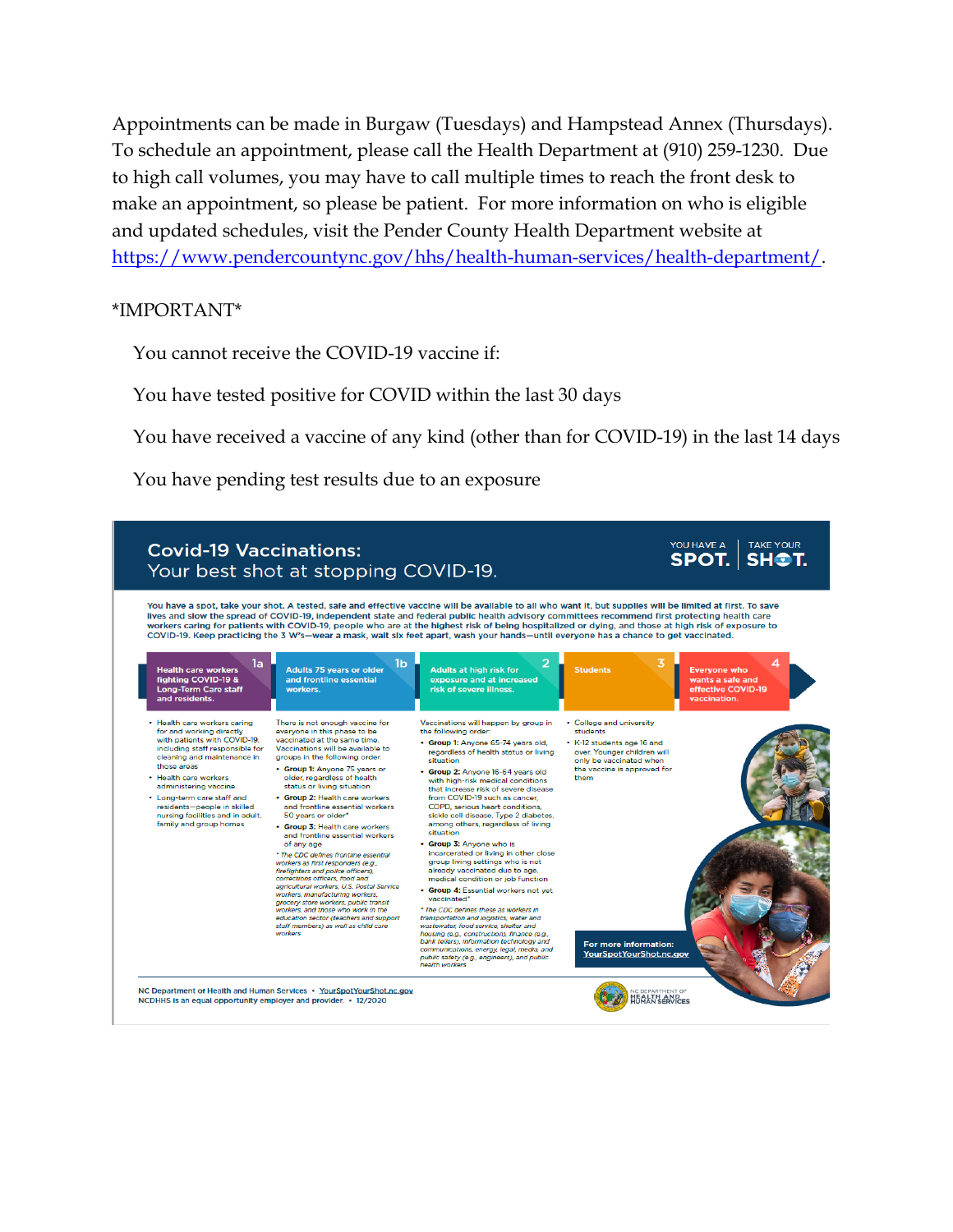#### **BEACH PROJECT**

Our Storm Damage Reduction Project continues in full swing as Weeks Marine worked throughout the holiday to keep the dredging and sand placement moving forward. The dredge *Borinquen* completed its work in Topsail Creek and the "Cut Through" Channel near the inlet for safer and quicker access. It is currently located in Banks Channel (near Crocker Avenue) and will continue working south towards the canals.



Sand placement on the beach started around the Drum Avenue access moving south. That section has been completed and Weeks Marine has shifted its efforts moving north from Drum Avenue and is nearing the Crocker Avenue access. To date more than 350,000 cubic yards of sand have been placed on our beach strand!

Over the coming days, Weeks Marine

will continue to move north towards the Jolly Roger Pier. While every effort is made to move quickly down the beach, there will be times that the *Borinquen* will have to move and connections reset, but rest assured work is still underway.

The safety of our residents, visitors, and workers is our Number 1 Priority. While the work is fascinating to see in action, please remember that these are work zones and can be dangerous. The Town of Topsail Beach and Weeks Marine are taking every precaution to keep the work zone safe, but there will be heavy equipment and fast-moving water in



these areas. **For your safety and the safety of the workers, please avoid any designated work areas**.

#### **For More Information**

Weekly progress maps are posted online for everyone to see. We will also periodically post new pictures and videos of the progress. Be sure to visit our website at [www.topsailbeach.org](http://www.topsailbeach.org/) and look for the icon below for more information. Also watch for us on Facebook and Twitter!

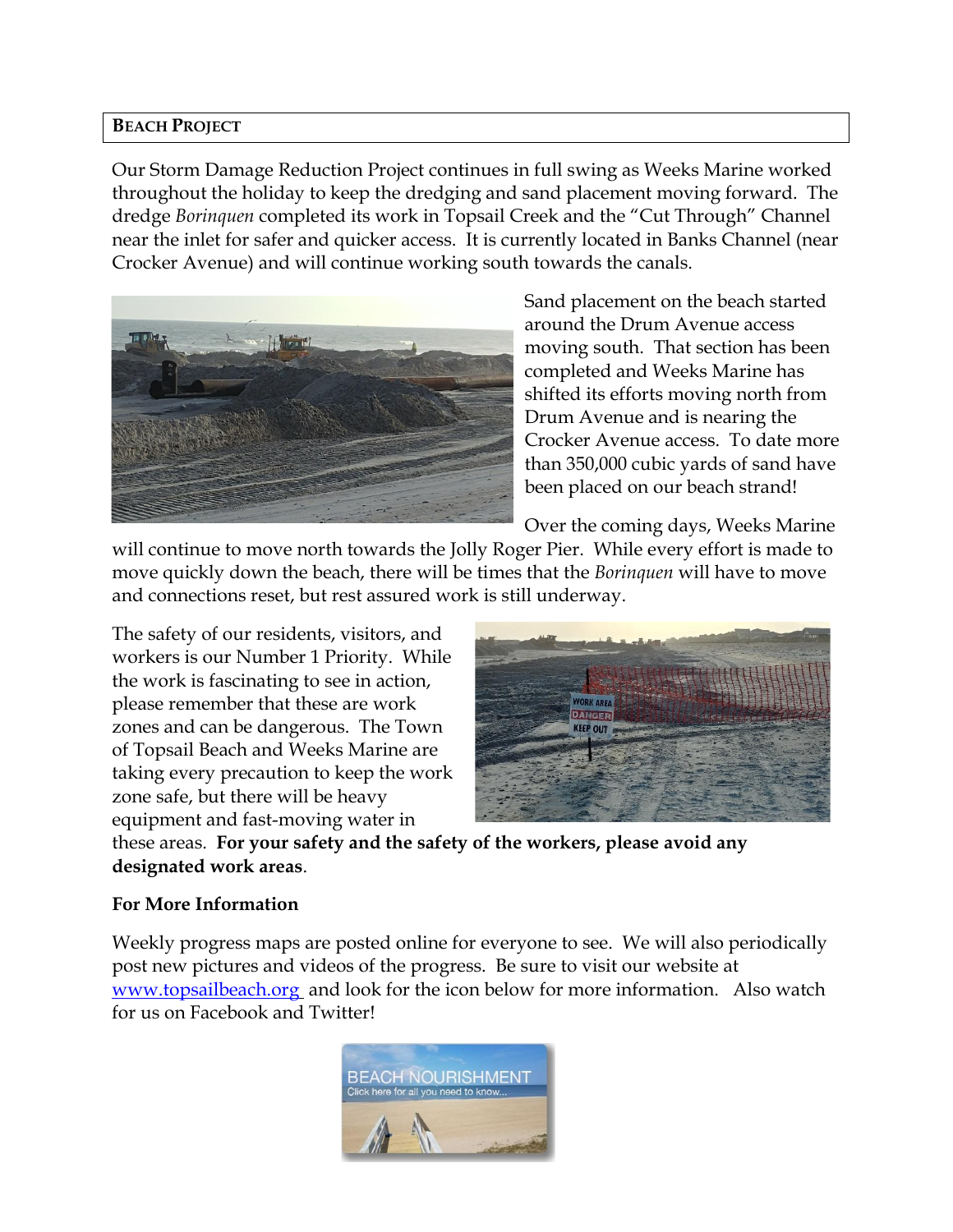# **POLICE**

#### **ACTIVITY LOG EVENT SUMMARY**

| <b>DECEMBER 2020</b>            |                |                                      |              |  |  |
|---------------------------------|----------------|--------------------------------------|--------------|--|--|
|                                 |                |                                      |              |  |  |
| <b>ARREST MADE</b>              | $\bf{0}$       | <b>ASSIST TO FIRE/RESCUE</b>         | 0            |  |  |
| <b>ALARM CALL</b>               | 4              | <b>CALL FOR SERVICE</b>              | 15           |  |  |
| <b>ASSAULT</b>                  | $\mathbf{0}$   | <b>BEACH PATROL</b>                  | 0            |  |  |
| <b>BOAT RELATED CALL</b>        | 0              | <b>BEACH WHEELCHAIR</b>              | $\mathbf{0}$ |  |  |
| <b>CIVIL CITATION</b>           | $\mathbf{0}$   | <b>DEATH</b>                         | 0            |  |  |
| <b>DISTURBANCE CALL</b>         | 0              | <b>DOG RELATED CALL</b>              | $\bf{0}$     |  |  |
| <b>LARCENY REPORT/B&amp;E</b>   | 1              | <b>LOST &amp; FOUND PROPERTY</b>     | 1            |  |  |
| <b>MESSAGE DELIVERED</b>        | 0              | <b>MISSING PERSON</b>                | 0            |  |  |
| <b>OPEN DOOR FOUND</b>          | 8              | PARKING COMPLAINT                    |              |  |  |
| <b>PROPERTY DAMAGE</b>          | $\Omega$       | <b>SURFING VIOLATION</b>             |              |  |  |
| <b>SCHOOL ATTENDED</b>          | $\overline{2}$ | <b>SECURITY/BUSINESS CHECK</b>       | 157          |  |  |
| <b>SPECIAL WORK</b>             | 40             | <b>STATE CITATION ISSUED</b>         | 12           |  |  |
| <b>SUSPICIOUS PERSON</b>        | 1              | <b>SUSPICIOUS / UNLOCKED VEHICLE</b> | 11           |  |  |
| <b>TRAFFIC ACCIDENT</b>         | 0              | <b>TRESPASS CALL</b>                 | 1            |  |  |
| <b>TOPSAIL/SURF CITY ASSIST</b> |                | <b>WARNING CITATION ISSUED</b><br>32 |              |  |  |

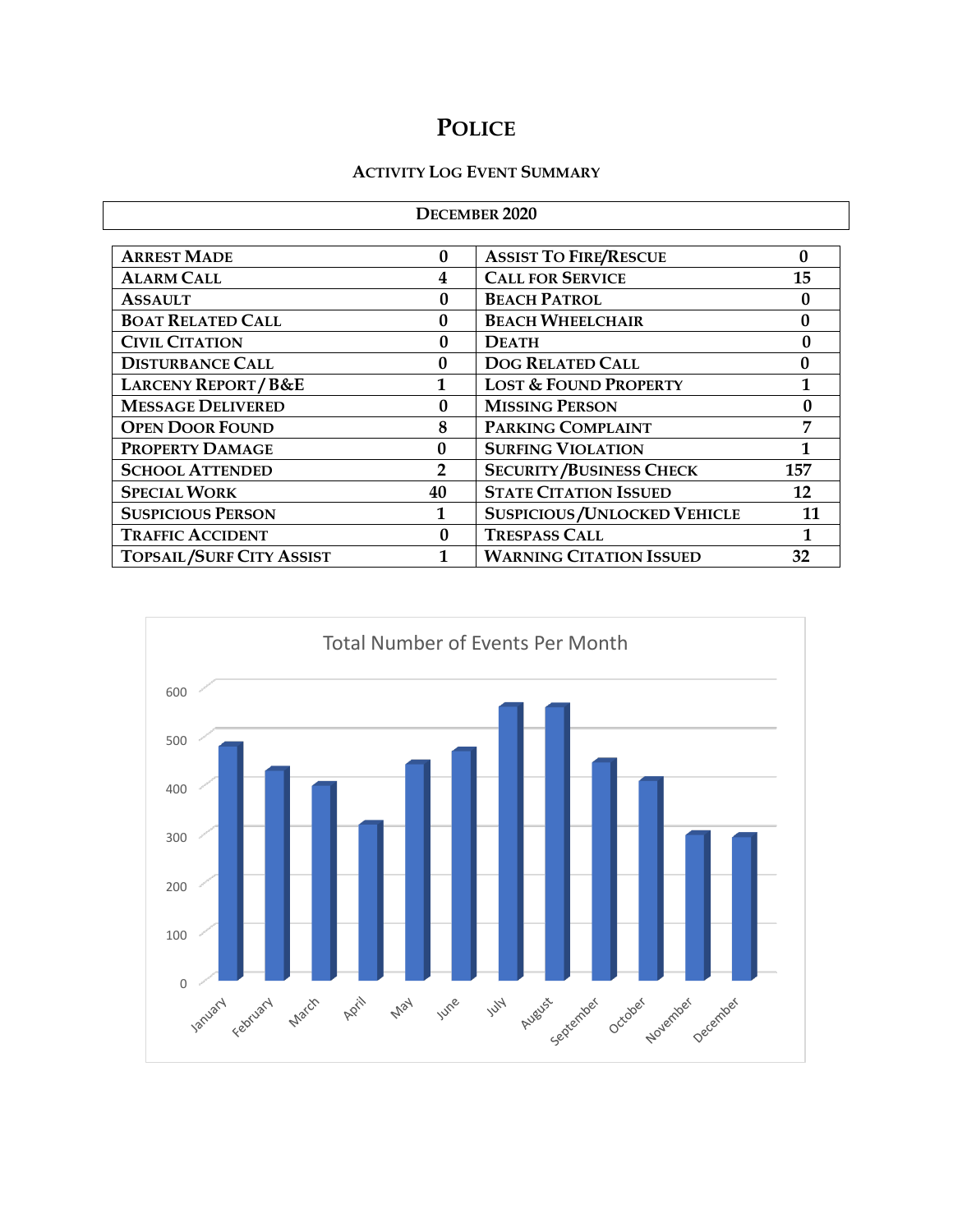### **PUBLIC WORKS**

#### **WATER USAGE**

Below is a look at the average daily water usage for December 2020, and a comparison of the data to 2019. This December the distribution for the water system was a total of 3,250,450 gallons of water for an average of 104,853 gallons a day, an increase of 20,328 gpd over the same period last year (84,525 gpd).

In 2020, the total distribution of water equaled 75,453,890 gallons. This compares to 72,573,010 in 2019, a difference of just under three million gallons of water more in 2020.



# **COMMUNITY DEVELOPMENT**

#### **PLANNING AND ZONING**

The Planning Board met on December 16, 2020 with the following actions taken:

1. Discussed proposed changes to the Land Development Code to prohibit Floating Structures and directed Town Planner to prepare a draft ordinance.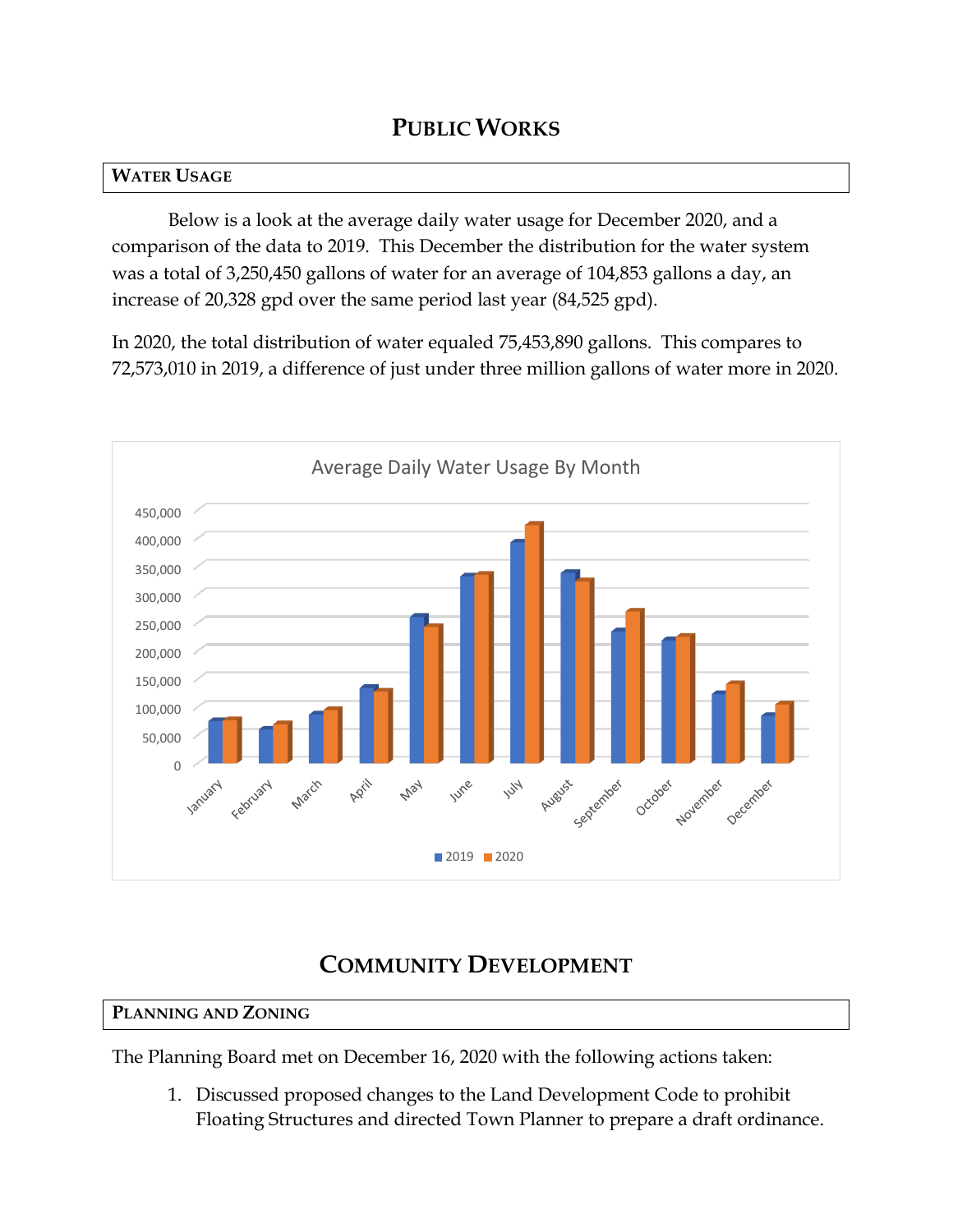2. Discussed the proposed creation of a formal Parks and Recreation Advisory Board separate from the Planning Board. Deferred further discussion to the January meeting.

#### **PARKS AND RECREATION**

The Parks and Recreation Advisory Board met on December 16, 2020 with the following actions taken:

1. Reviewed the revised engineering report prepared by Michael Gallant, PE, regarding the Bike/Ped Plan options. Discussed public comments received and deferred additional discussion to the January meeting to include reconsideration of priorities originally established.

**BUILDING PERMIT SUMMARY**

A total of 19 permits were issued at a valuation of \$1,844,881.00 with three (3) new single-family construction and two residential alterations/additions.

| PERMIT DESCRIPTION            | <b>NUMBER</b>  | <b>VALUATION</b> | <b>PERMIT FEE</b> |
|-------------------------------|----------------|------------------|-------------------|
| Docks/Decks/Seawalls/AC       |                | \$80,000.00      | \$340.00          |
| Demolition                    |                | \$5,000.00       | \$105.00          |
| <b>Electrical Repair</b>      | 5              | \$5,650.00       | \$275.00          |
| Elevator/Cargo Lift           |                | \$5,500.00       | \$55.00           |
| Land Disturbance              | 2              | \$4,000.00       | \$60.00           |
| <b>Mechanical Repairs</b>     | $\overline{2}$ | \$11,611.00      | \$110.00          |
| Misc. Building Repair         | $\overline{2}$ | \$33,800.00      | \$325.00          |
| Misc. Plumbing                | 1              | \$9,100.00       | \$55.00           |
| <b>Residential Alteration</b> |                | \$26,220.00      | \$155.00          |
| Residential Single Family     | 3              | \$1,664,000      | \$15,175.20       |
|                               | 19             | \$1,844,881.00   | \$16,655.20       |

# **DECEMBER 2020 BUILDING PERMITS**